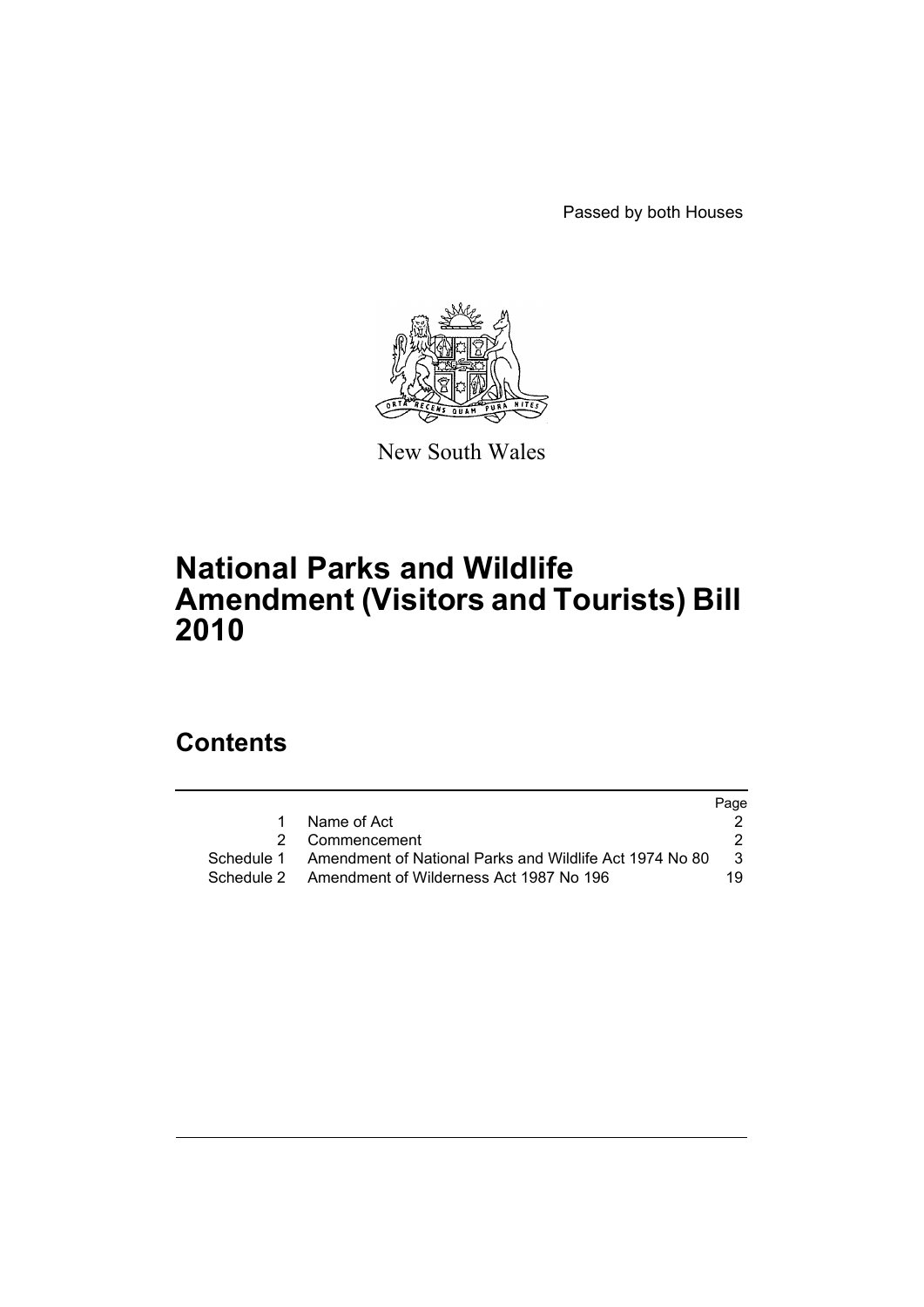*I certify that this public bill, which originated in the Legislative Assembly, has finally passed the Legislative Council and the Legislative Assembly of New South Wales.*

> *Clerk of the Legislative Assembly. Legislative Assembly, Sydney, , 2010*



New South Wales

# **National Parks and Wildlife Amendment (Visitors and Tourists) Bill 2010**

Act No , 2010

An Act to amend the *National Parks and Wildlife Act 1974* in relation to the sustainable visitor and tourist use and enjoyment of lands reserved under that Act; and for other purposes.

*I have examined this bill and find it to correspond in all respects with the bill as finally passed by both Houses.*

*Assistant Speaker of the Legislative Assembly.*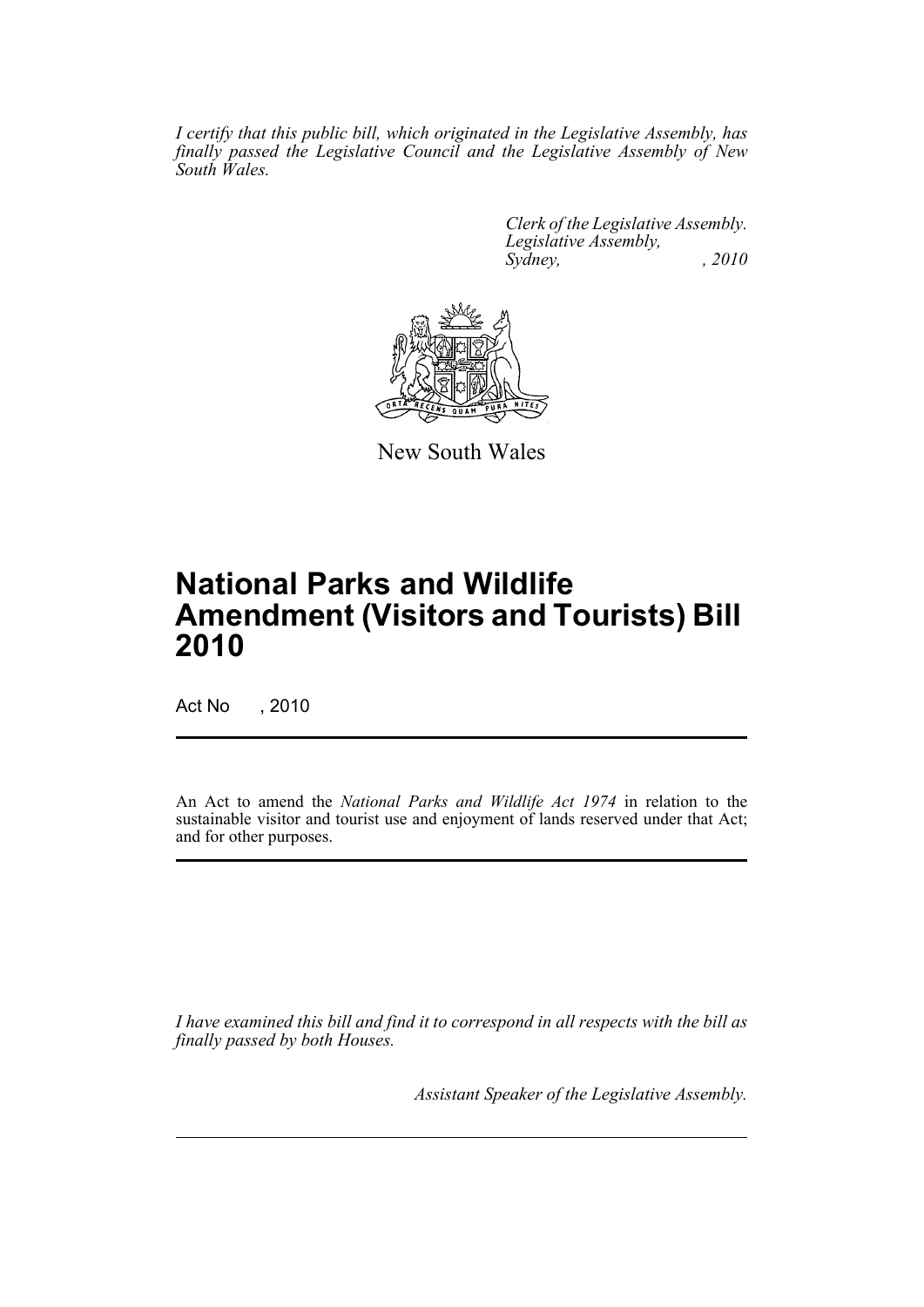# <span id="page-2-0"></span>**The Legislature of New South Wales enacts:**

# **1 Name of Act**

This Act is the *National Parks and Wildlife Amendment (Visitors and Tourists) Act 2010*.

# <span id="page-2-1"></span>**2 Commencement**

This Act commences on a day or days to be appointed by proclamation.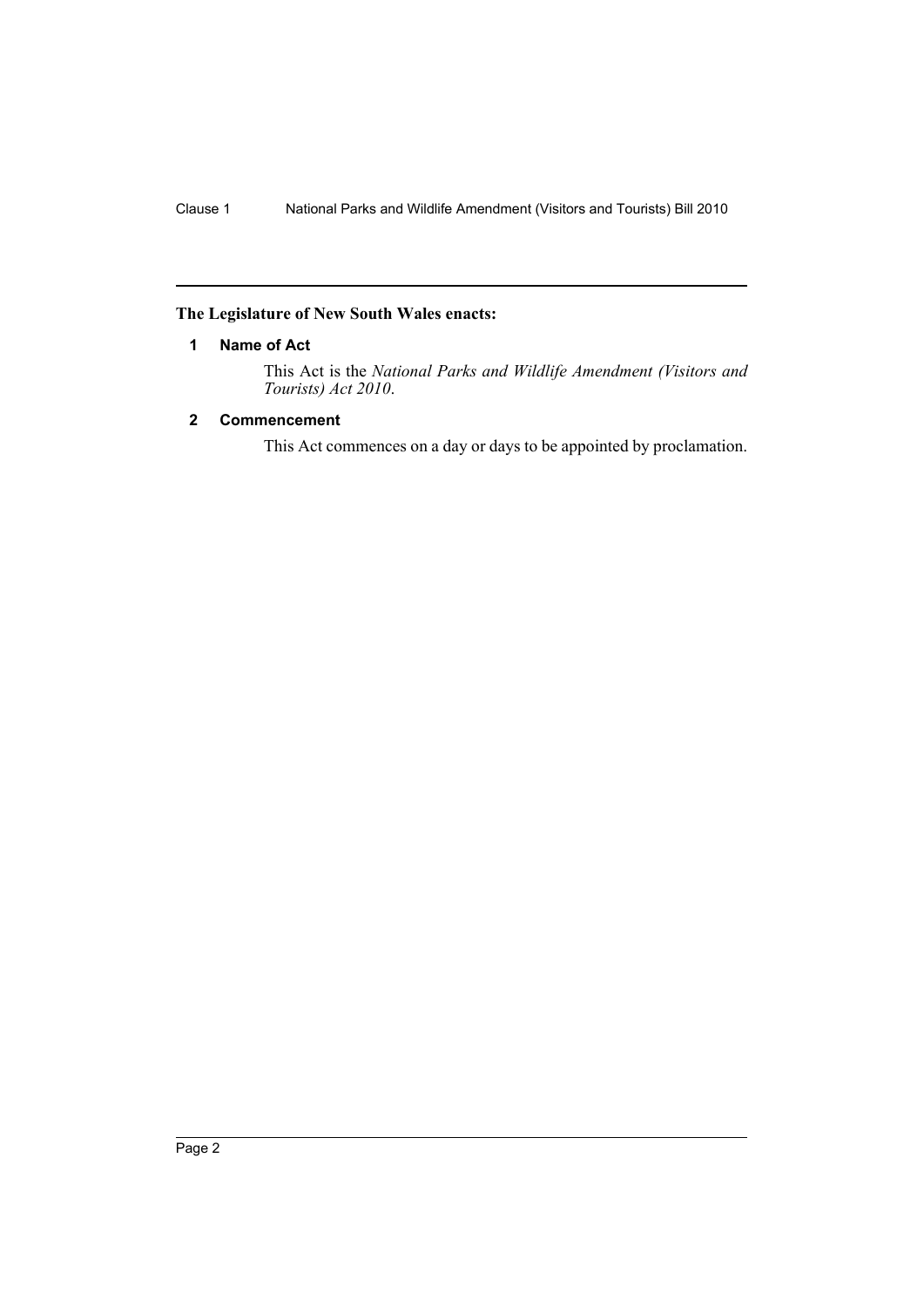Amendment of National Parks and Wildlife Act 1974 No 80 Schedule 1

# <span id="page-3-0"></span>**Schedule 1 Amendment of National Parks and Wildlife Act 1974 No 80**

#### **[1] Section 5 Definitions**

Insert in alphabetical order in section 5 (1):

*sustainable*, in relation to visitor or tourist use and enjoyment of land, means sustainable within the meaning of the principles of ecologically sustainable development.

**[2] Sections 5 (5), 7 (2) (d), 12 (f), 30 (f) and 72AA (1) (u), clause 1 (2) (f) of Schedule 7 and clause 1 (2) (g) of Schedule 8**

Insert "or tourist" after "visitor" wherever occurring.

# **[3] Section 21 Delegation**

Insert after section 21 (1) (c):

(c1) a state conservation area trust or a regional park trust, or

### **[4] Sections 30E (1) and (2) (e), 30F (2) (c), 30G (1) (b) and (2) (d), 30H (2) (e) and 30I (2) (g)**

Omit "sustainable visitor use and enjoyment" wherever occurring.

Insert instead "sustainable visitor or tourist use and enjoyment".

# **[5] Section 30K Aboriginal areas**

Insert after section 30K (2) (f):

- (g) provision for sustainable visitor or tourist use and enjoyment that is compatible with the Aboriginal area's natural and cultural values and the cultural values of the Aboriginal people,
- (h) provision for sustainable use (including adaptive reuse) of any buildings or structures or modified natural areas having regard to the Aboriginal area's natural and cultural values and the cultural values of the Aboriginal people.

# **[6] Section 47GC Power to grant leases and licences and to purchase land**

Omit the section.

#### **[7] Section 47MA Reservation of land in state conservation area as national park or nature reserve**

Insert after section 47MA (3):

(4) A plan of management that applied to land immediately before its reservation as a national park or nature reserve (or as part of a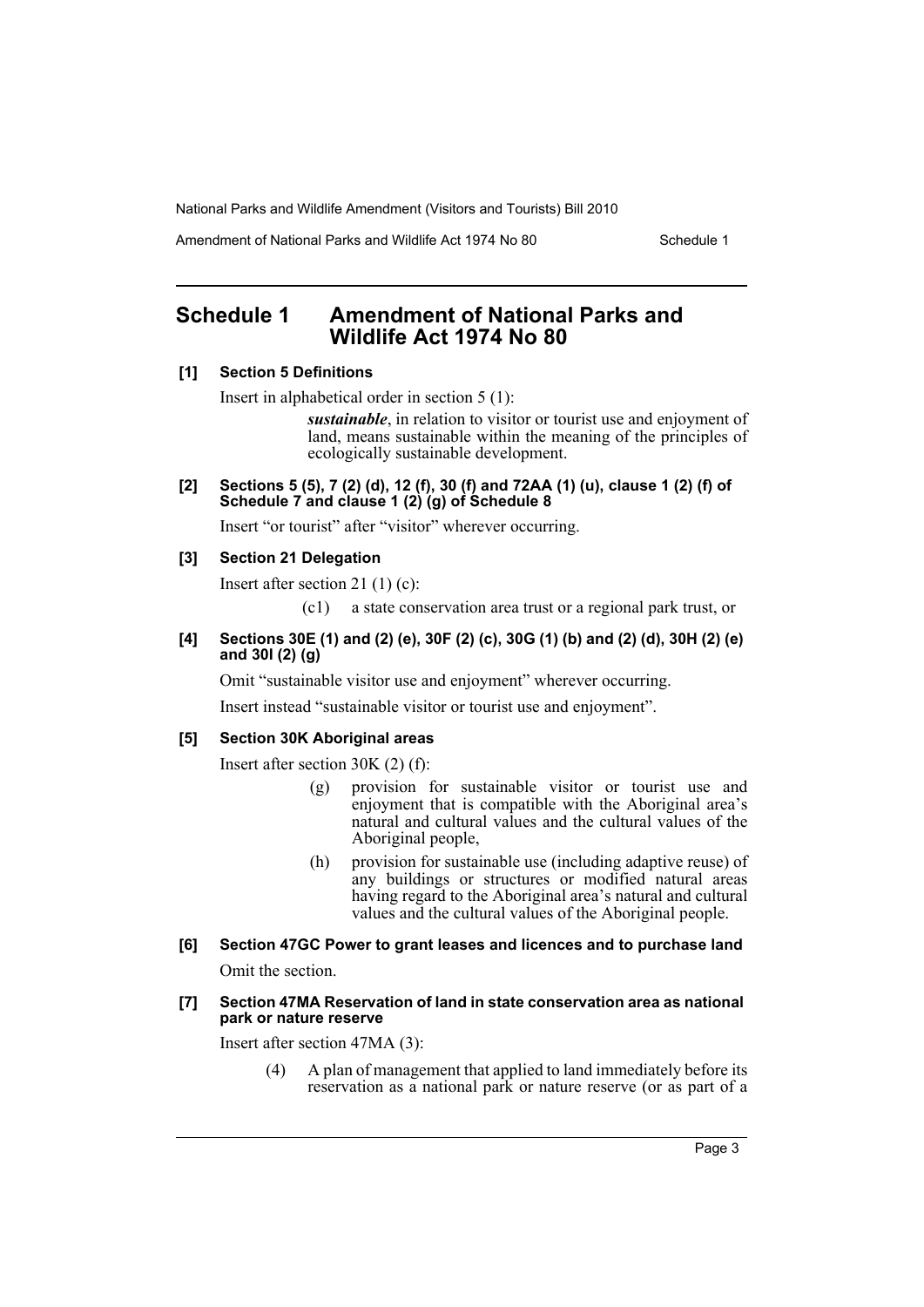Schedule 1 Amendment of National Parks and Wildlife Act 1974 No 80

national park or nature reserve) under subsection (1) continues to apply, to the extent to which it applied previously, to the land before that reservation, as a plan of management for the purposes of this Act.

- (5) A plan of management to which subsection (4) applies may be amended, altered, cancelled or substituted in accordance with Part 5.
- **[8] Section 47U Power to grant leases and licences and to purchase land** Omit the section.
- **[9] Section 72AA Objectives and content of plans of management** Omit ", enjoyment" from section 72AA (1) (l).
- **[10] Section 72AA (1) (l)**

Omit "use". Insert instead "or tourist use and enjoyment of the reserved land".

**[11] Section 72AA (5A)**

Omit "sections 151 (4A) and 151B (10A)". Insert instead "section 151D (1)".

**[12] Section 72AA (6) (a)**

Omit the paragraph.

## **[13] Section 73B Adoption, amendment and cancellation of plans of management**

Insert at the end of section 73B (7):

However, in relation to an amendment or alteration of a plan of management, the reference in section 73A (2) (c) (as applied) to "90 days" is taken to be a reference to "45 days".

# **[14] Section 81A**

Omit the section. Insert instead:

#### **81A Leases, licences and easements subject to plan of management**

Without limiting the generality of this Part, this Part has effect in respect of any part of a national park, historic site, nature reserve, karst conservation reserve, state conservation area, regional park or Aboriginal area that is the subject of a lease, licence or easement granted under Part 12.

# **[15] Sections 138 (1) (b) (ii) and 144A (1) (b)**

Omit "section 151 (2)" wherever occurring. Insert instead "section 149 (4)".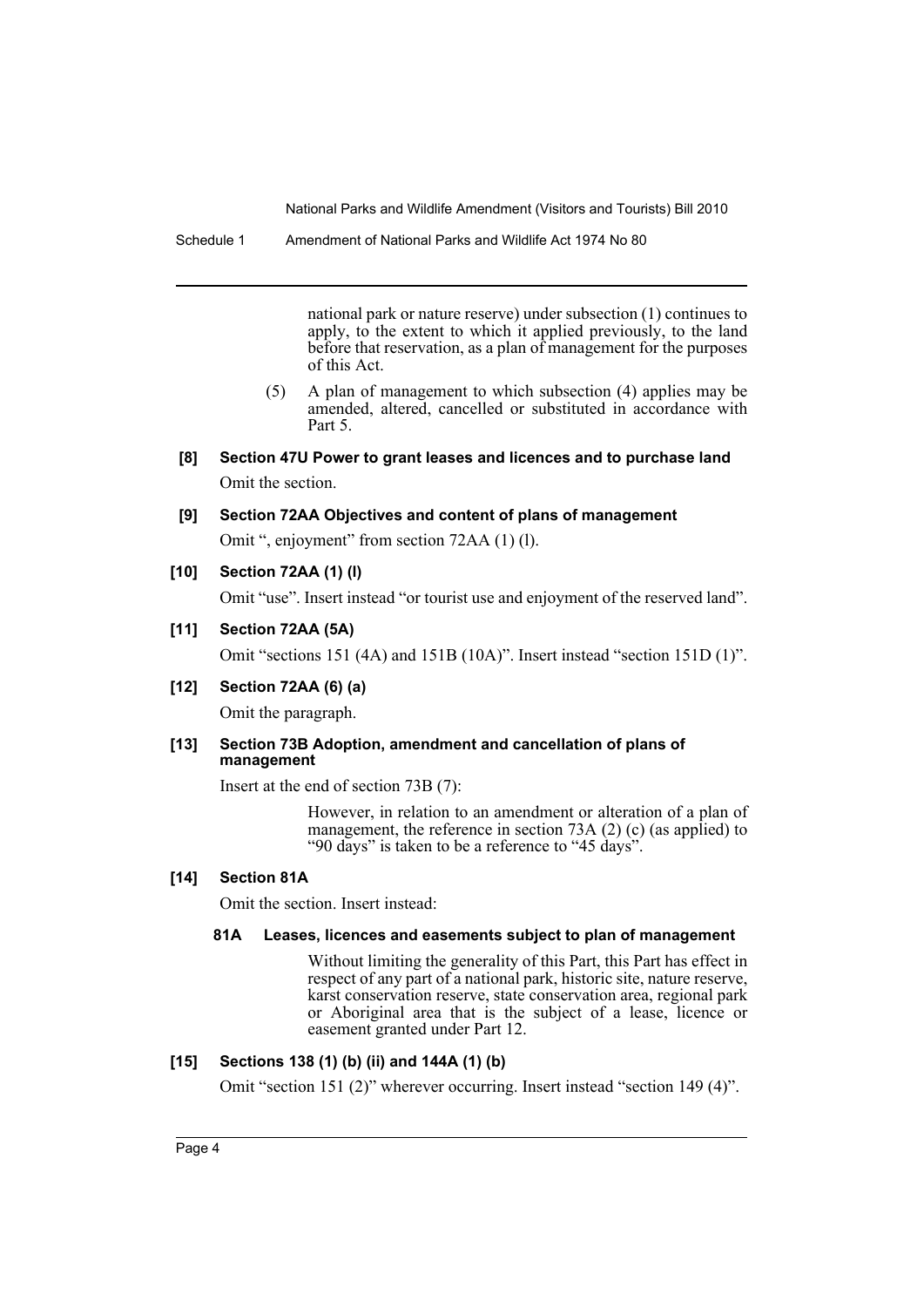Amendment of National Parks and Wildlife Act 1974 No 80 Schedule 1

# **[16] Section 149 Disposal of property**

Insert after section 149 (3):

- (4) Without limiting subsection (1), the Minister may:
	- (a) for any purpose specified in section  $146 (1)$  (a), (b) or (c) grant a lease of, or a licence with respect to, lands acquired or occupied under section 146 (1), or
	- (b) for use in connection with the administration of this Act grant a lease of, or a licence with respect to, lands referred to in section  $146(2)$ .

# **[17] Part 12, Divisions 1–3**

Omit section 151. Insert instead:

# **Division 1 Preliminary**

# **150A Definitions**

In this Part:

### *existing building or structure* means:

- (a) in relation to land reserved under this Act before the commencement of this section, a building or structure in existence on the land at that commencement, or
- (b) in relation to land that becomes reserved under this Act on or after the commencement of this section, a building or structure in existence on the land at the time of that reservation.

*reserve* means a national park, historic site, state conservation area, regional park, nature reserve, karst conservation reserve or Aboriginal area (and includes any such land reserved under Part 4A).

# **Division 2 Granting of leases and licences**

# **151 Leases and licences of reserved lands**

- (1) The Minister may grant a lease or licence of land within a reserve (including any buildings or structures on the land).
- (2) A lease or licence granted under this section may authorise any one or more of the following:
	- (a) the exclusive use of the land, buildings and structures concerned,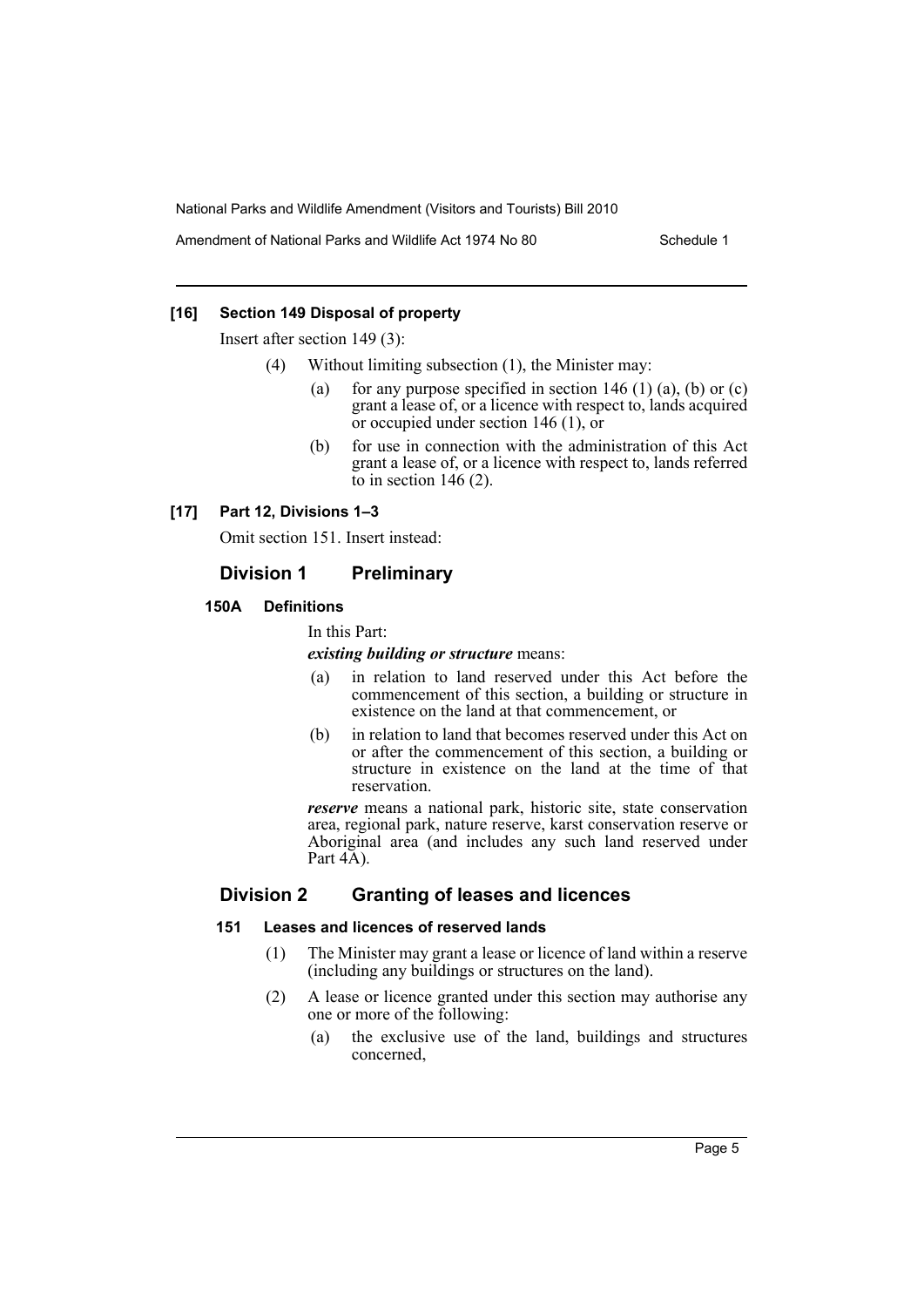- (b) the erection of a new building or structure on the land concerned,
- (c) the modification of an existing building or structure on the land concerned.
- (3) Without limiting section 2A, in determining whether to grant a lease or licence of land under this section, the Minister is to give effect to the objects of this Act.

**Note.** Section 2A (1) (d) provides that it is an object of this Act that the management of reserved land be in accordance with the applicable management principles.

Section 81A makes it clear that Part 5 (Plans of management) has effect in any part of a reserve that is the subject of a lease or licence under this Part. Section 151C also provides that it is a condition of every lease or licence of land granted under this section that the lessee or licensee must ensure that the provisions of this Act, the regulations and the relevant plan of management are complied with.

#### **151A Purposes for which a lease or licence may be granted**

- (1) A lease or licence of land (other than a nature reserve) may only be granted under section 151 for one or more of the following purposes:
	- (a) **General purposes**
		- (i) the provision of buildings for use in connection with any of the following:
			- (A) the protection or preservation of land from fire,
			- (B) the provision of services relating to the work of rendering first aid to, and the transport of, sick and injured persons,
			- (C) a surf life-saving club,
			- (D) any purpose of a similar nature,
		- (ii) the provision of research facilities or activities for natural heritage (including natural phenomena) and cultural heritage,
		- (iii) to enable activities of a recreational, educational or cultural nature to be carried out and the provision of facilities for that purpose,
		- (iv) to enable sporting activities to be carried out and the provision of temporary facilities for that purpose,
		- (v) to enable activities for natural heritage management, cultural heritage management, park management or fire management to be carried out and the provision of facilities for that purpose,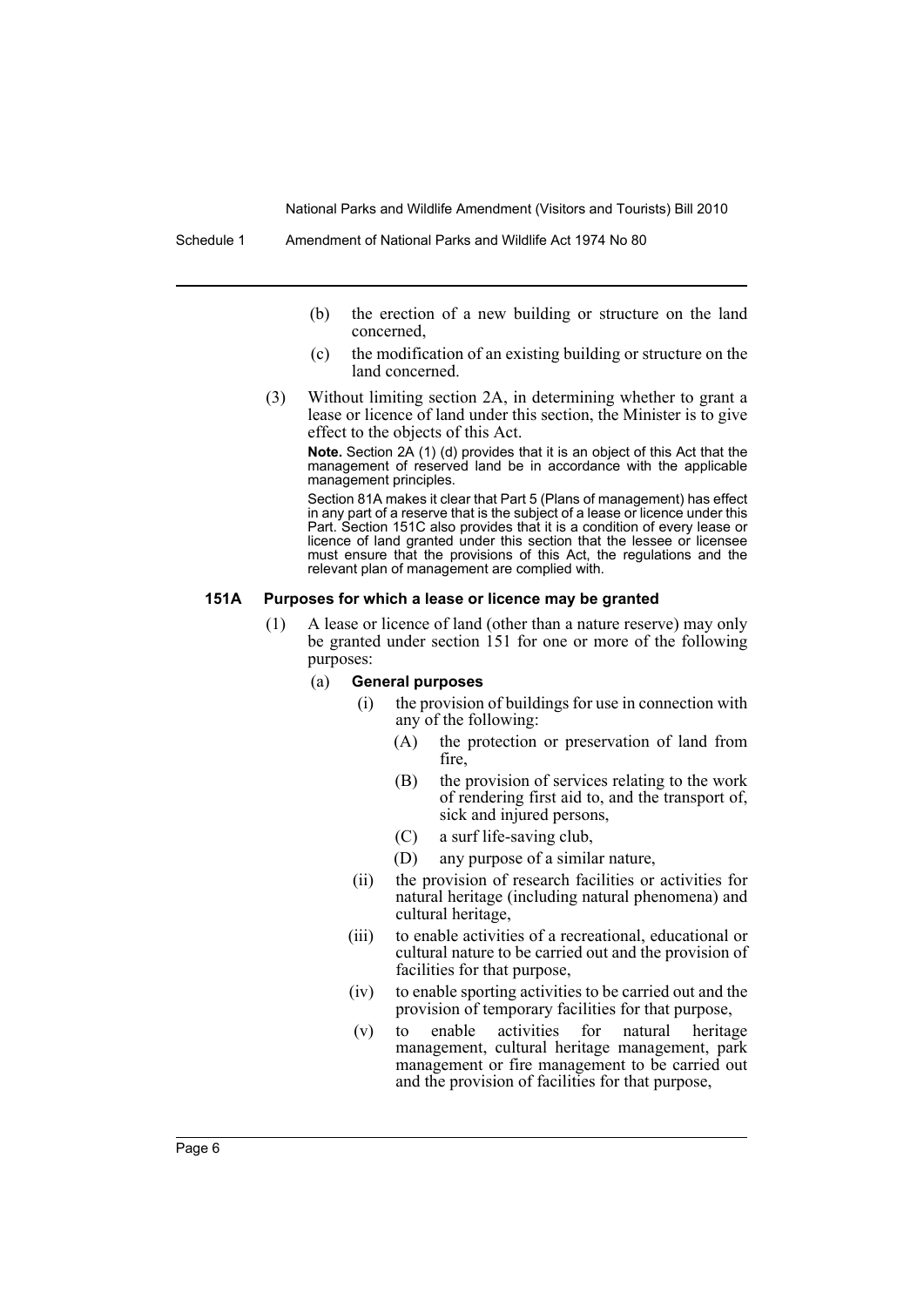Amendment of National Parks and Wildlife Act 1974 No 80 Schedule 1

- (vi) to enable Aboriginal cultural activities to be carried out and the provision of facilities for that purpose,
- (vii) subject to section 151I (Restrictions on grant of lease for residential accommodation), the provision of residential accommodation,
- (viii) any other purpose that is:
	- (A) consistent with the relevant management principles for the land set out in Division 2 of Part 4, and
	- (B) identified in the relevant plan of management as being a permissible purpose for the land concerned,
- (b) **Purposes related to the sustainable visitor or tourist use and enjoyment of reserved land**
	- (i) the provision of accommodation for visitors and tourists,
	- (ii) the provision of the following facilities if the facilities are ancillary to accommodation facilities for visitors or tourists:
		- (A) retail outlets,
		- (B) facilities to enable the hosting of conferences or functions,
		- (C) facilities to enable activities of a sporting nature to be carried out,
	- (iii) the provision of facilities and amenities for visitors and tourists, including the following facilities:
		- (A) information centres and booking outlets,
		- (B) restaurants, cafes, kiosks and other food outlets,
	- (iv) the provision of the following facilities if the facilities are ancillary to facilities and amenities for visitors and tourists:
		- (A) retail outlets,
		- (B) facilities to enable the hosting of conferences or functions,

## (c) **Adaptive reuse and use of modified natural areas**

any purpose that enables the adaptive reuse of an existing building or structure or the use of a modified natural area. **Note.** See section 5 (1) for the definitions of "adaptive reuse" and "modified natural area".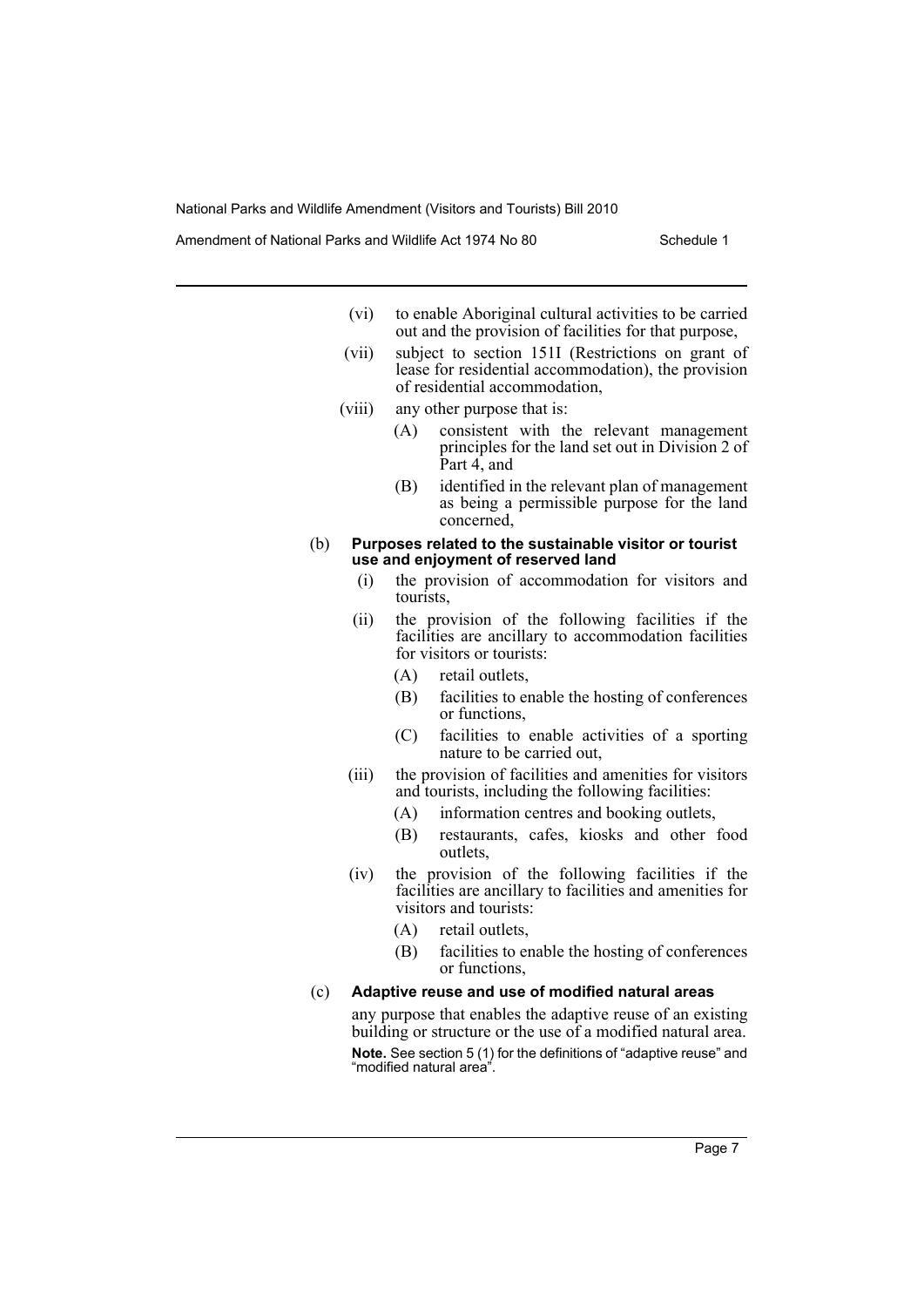Schedule 1 Amendment of National Parks and Wildlife Act 1974 No 80

- (2) A lease or licence of land within a nature reserve may only be granted under section 151 for a purpose that is consistent with the relevant management principles for nature reserves set out in section 30J.
- (3) In addition to the purposes set out in subsection (1), a lease or licence of land (other than a nature reserve) may be granted under section 151 to enable any activity or development in a ski resort area (within the meaning of Part 8A of Schedule 6 to the *Environmental Planning and Assessment Act 1979*) that is permitted by an environmental planning instrument specifically applying to ski resort areas.
- (4) A licence of land under section 151 for the purpose of a conference, function or event must not be granted if the licence authorises the use of the land for a cumulative period that exceeds 3 months in any 12 month period.
- (5) The Minister must not grant a lease of land under section 151 for any purpose referred to in subsection  $(1)$  (b) that authorises the erection of a new building or structure on the land unless:
	- (a) the purpose for which the lease is to be granted is identified in the relevant plan of management as being a permissible purpose for the land concerned, and
	- (b) the general location for any such new building or structure is identified in that plan of management.

#### **151B Matters that Minister must consider before granting lease or licence**

- (1) The Minister must not grant a lease or licence of land (including any buildings or structures on the land) under section 151 unless the Minister is satisfied that:
	- (a) the purpose for which the lease or licence is granted is compatible with the natural and cultural values of:
		- (i) the land to be leased or licensed, and
		- (ii) land reserved under this Act in the vicinity of that land, and
	- (b) the lease or licence provides for the sustainable and efficient use of natural resources, energy and water, and
	- (c) in relation to any lease or licence that authorises the erection of a new building or structure on the land or the modification of an existing building or structure on the land—the authorised development or activity is appropriate in relation to the built form and scale of the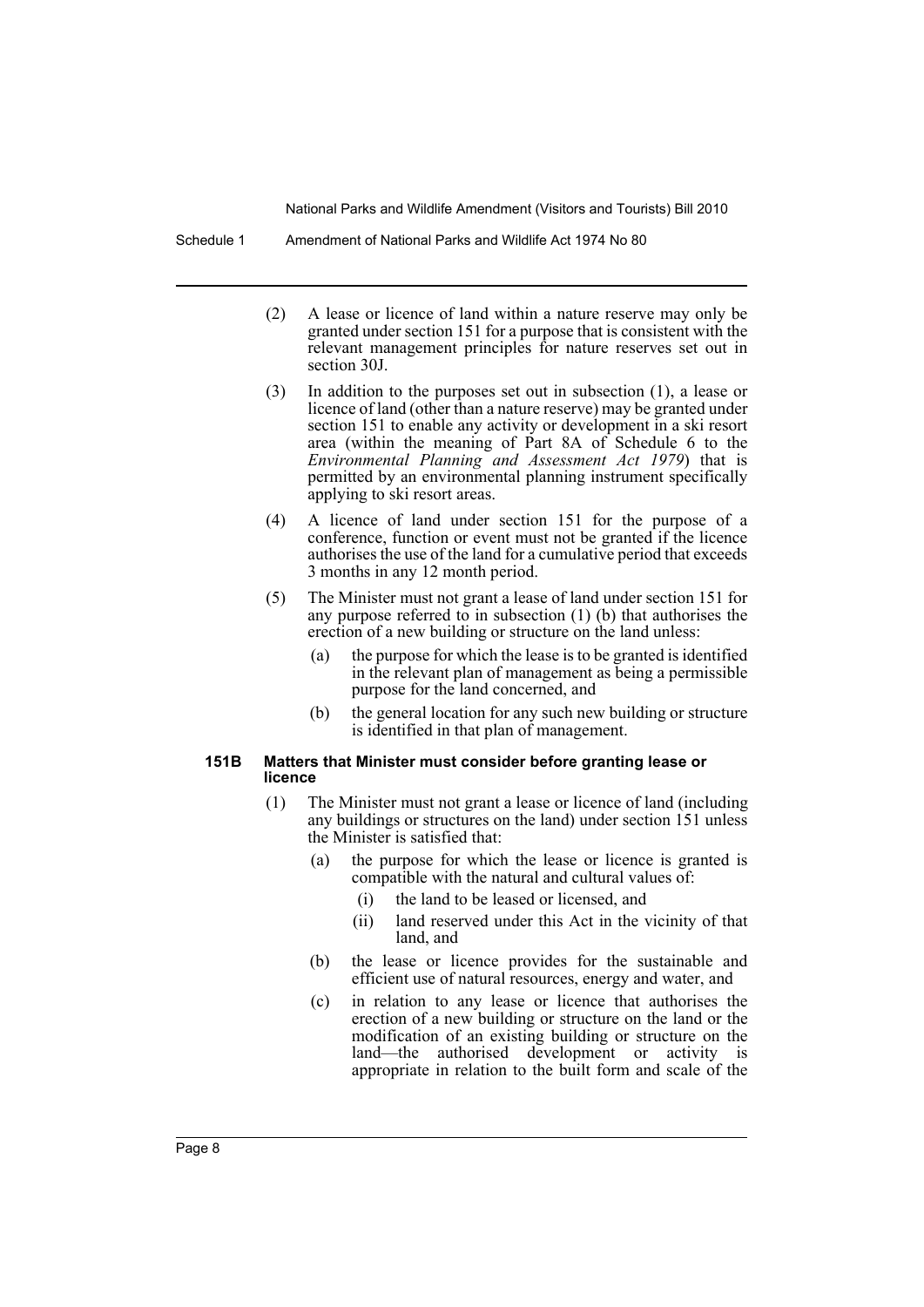Amendment of National Parks and Wildlife Act 1974 No 80 Schedule 1

building or structure, including its bulk, height, footprint, setbacks and density.

- (2) In determining whether the Minister is satisfied in relation to any of the matters referred to in subsection (1), the Minister is to have regard to:
	- (a) the assessment criteria adopted by the Director-General under subsection (3), and
	- (b) in relation to a proposal to grant a lease of land—a report prepared by the Director-General that addresses the relevant matters referred to in subsection (1) in light of those assessment criteria.
- (3) The Director-General:
	- (a) must adopt assessment criteria relating to the matters referred to in subsection  $(1)$ , and
	- (b) may vary those criteria, but only if:
		- (i) the Director-General has consulted with the Council, and
		- (ii) the Council has advised the Director-General that the proposed variation, on balance, improves or maintains the environmental outcomes provided for under the existing criteria.
- (4) The assessment criteria are to be published on the Department's website.
- (5) This section does not apply to the following:
	- (a) a lease or licence of land within a ski resort area within the meaning of Part 8A of Schedule 6 to the *Environmental Planning and Assessment Act 1979*,
	- (b) a renewal of a lease of land granted in accordance with an option to renew a current lease,
	- (c) a renewal of a lease of land (otherwise than in accordance with an option to renew), but only if:
		- (i) the renewed lease is on substantially the same terms and conditions as the current lease, and
		- (ii) the term of the lease (including any options to renew) does not exceed 10 years, and
		- (iii) there have been no significant breaches of the current lease, this Act or the regulations during the term of the current lease.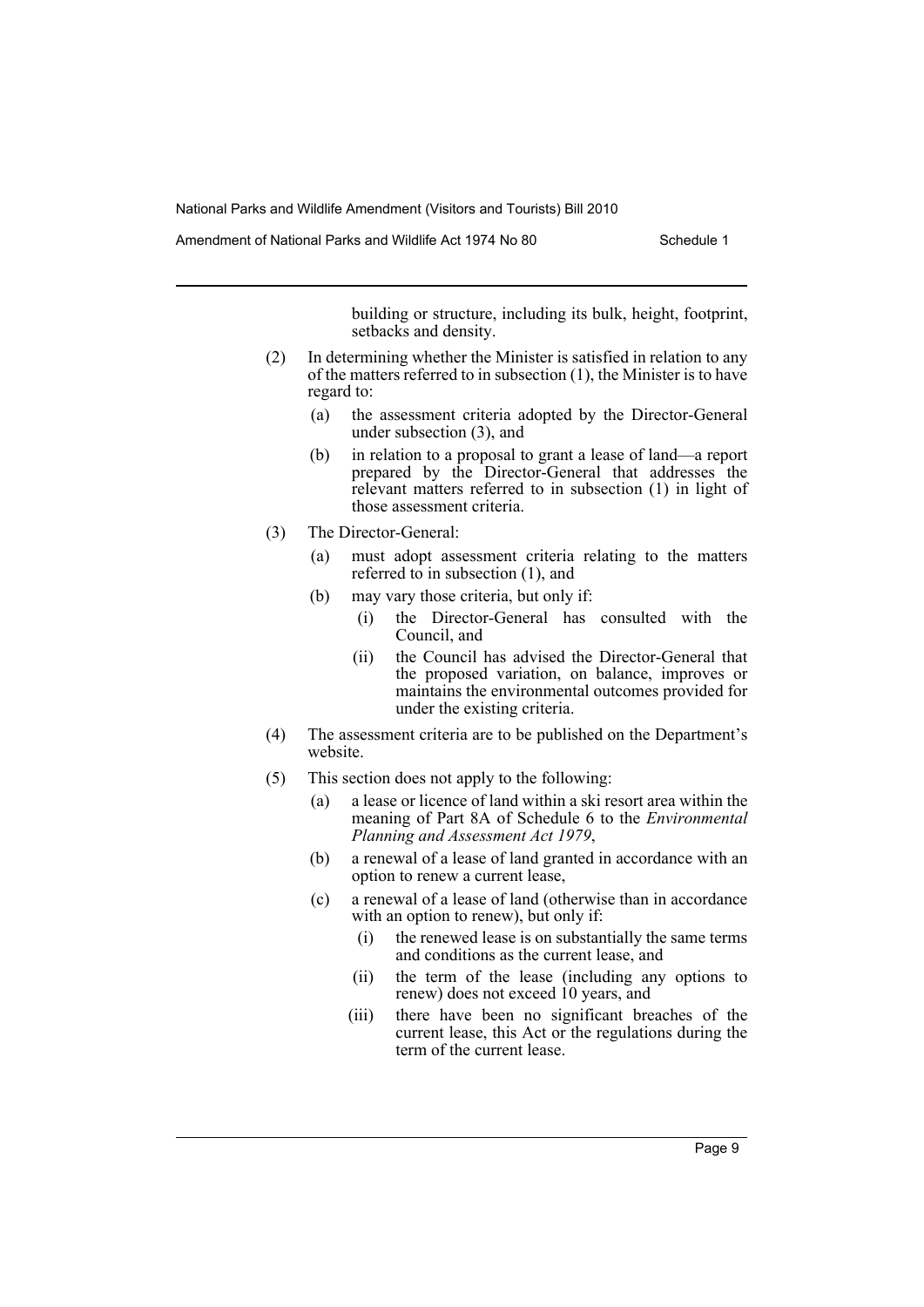#### **151C Leases and licences subject to conditions**

- (1) A lease or licence under section 149, 151 or 151H may be granted subject to conditions.
- (2) It is a condition of every lease or licence of land granted under section 151 that the lessee or licensee must ensure that the provisions of this Act, the regulations and the plan of management for the reserve in which the land is situated are complied with in relation to the land.

#### **151D Special provisions relating to leases and licences of karst conservation reserves**

- (1) The Minister is to include in every lease or licence of land within a karst conservation reserve granted under section 151 a condition requiring:
	- (a) the lessee or licensee (in relation to the lands leased or licensed) to comply with the relevant environmental performance standards set out in the plan of management for the reserve, and
	- (b) the environmental performance of the lessee or licensee (in relation to the lands leased or licensed) to be measured against the relevant environmental performance indicators set out in that plan of management.
- (2) The Director-General is (in relation to a lease or licence to which subsection (1) applies):
	- (a) to monitor:
		- (i) the lessee's or licensee's compliance with the relevant environmental performance standards set out in the relevant plan of management, and
		- (ii) the lessee's or licensee's environmental performance as measured against the relevant environmental performance indicators set out in that plan of management, and
	- (b) to report on the results of that monitoring, annually, by:
		- (i) recording the results in the register kept under section 151J, and
		- (ii) placing the results on the Department's website.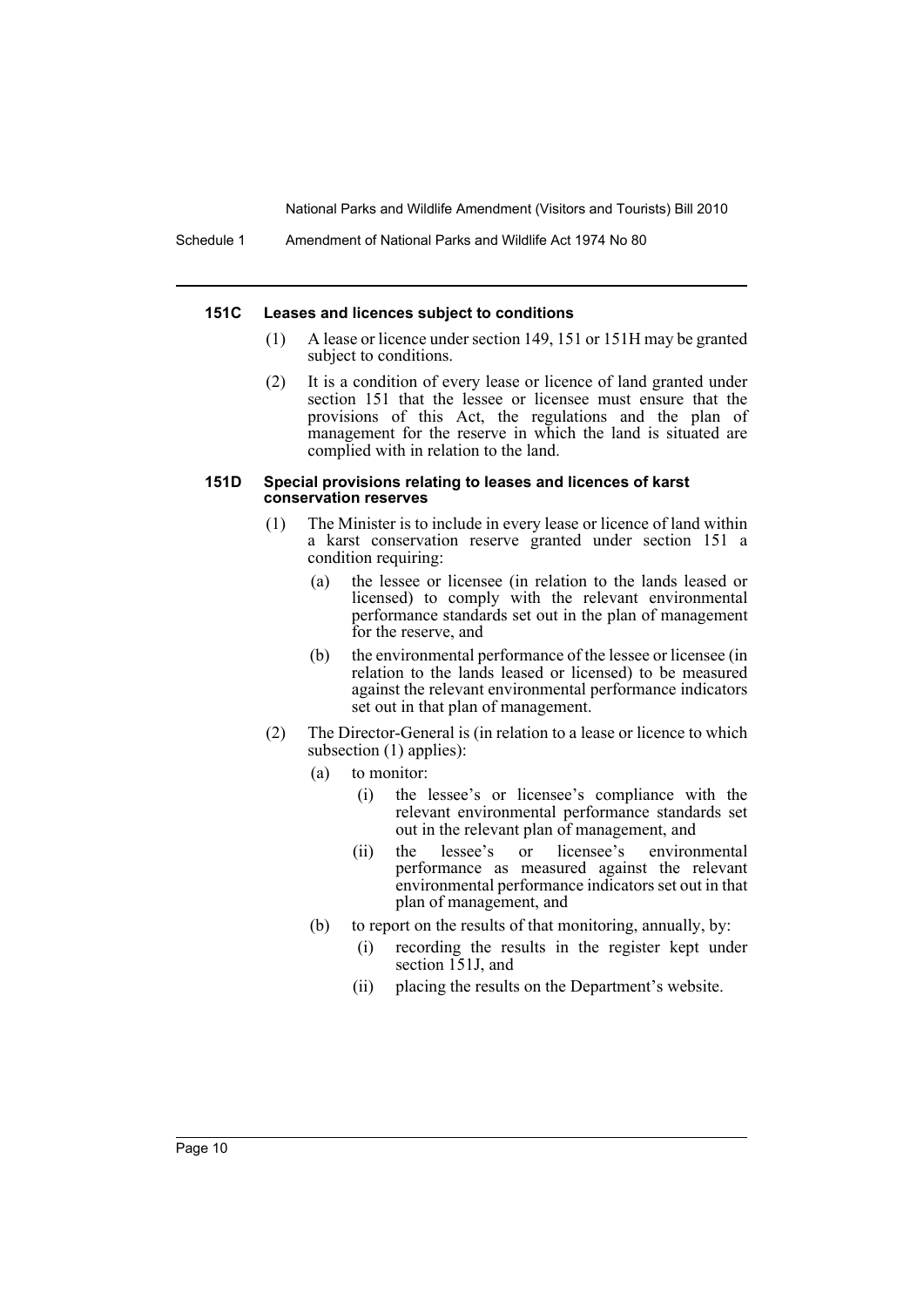Amendment of National Parks and Wildlife Act 1974 No 80 Schedule 1

### **151E Special provisions relating to leases and licences of Aboriginal land**

- (1) The Minister may only grant a lease or licence under section 151 of land reserved under Part 4A with the concurrence of the relevant board of management for the land concerned.
- (2) The Minister must not grant a lease or licence under section 151 of land reserved under Part 4A contrary to the terms of the lease of the land to the Minister under that Part.

# **Division 3 Miscellaneous**

## **151F Public consultation regarding grant of leases and licences**

- (1) Before granting a lease or licence under section 151 or 151H, the Minister must cause notice of the proposed lease or licence to be published:
	- (a) in a newspaper circulating in the area in which the land is located and on the Department's website if the proposed lease or licence:
		- (i) is for a purpose for which the land (including any buildings or structures on the land) has previously not been used or occupied, or
		- (ii) authorises the erection of a temporary building or structure on the land concerned, and
	- (b) in a newspaper circulating throughout New South Wales, in a newspaper circulating in the area in which the land is located and on the Department's website if the proposed lease or licence:
		- (i) authorises the erection of a new permanent building or structure on the land concerned, or
		- (ii) authorises a significant modification of an existing building or structure on the land concerned or any other significant permanent physical change to the land concerned.
- (2) A notice under subsection (1) must contain the following:
	- (a) sufficient information to identify the land concerned,
	- (b) the purposes for which the land and any building or structure on the land is proposed to be used,
	- (c) the term of the proposed lease or licence (taking into account any option to renew),
	- (d) the name of the person to whom the lease or licence is proposed to be granted,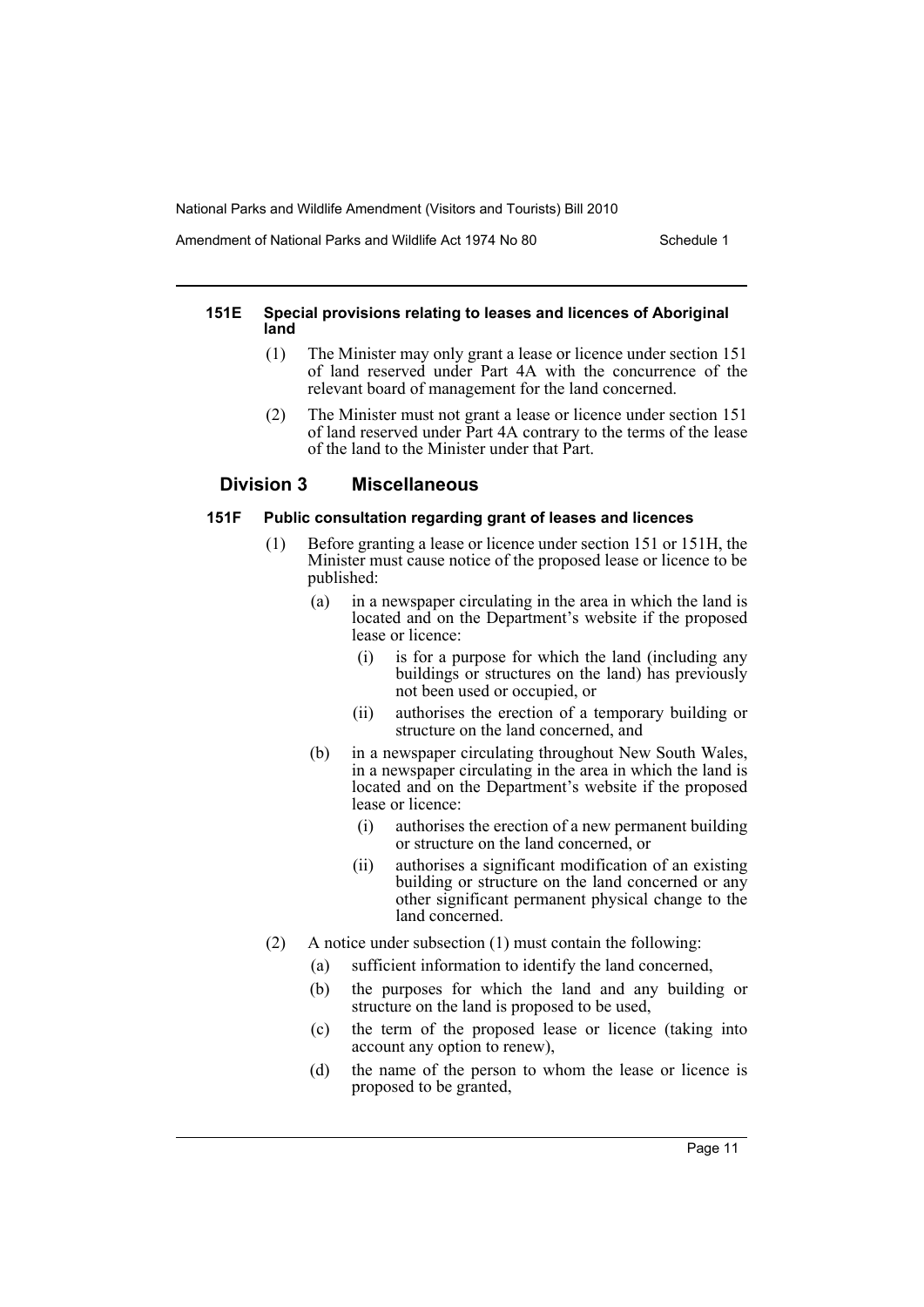- (e) the closing date for making submissions on the proposal, being a date not earlier than:
	- (i) in relation to a notice under subsection  $(1)$   $(a)$  14 days after the date on which the notice was first published, or
	- (ii) in relation to a notice under subsection  $(1)$  (b)— 28 days after the date on which the notice was first published,
- (f) the address to which submissions are to be sent,
- (g) any other information that the Minister considers relevant to the consideration of the proposal.
- (3) The Minister, on request, is to provide such further information, as the Minister considers reasonably practicable, describing the proposed lease or licence. The information provided must not include any commercial in confidence information. **Note.** Further information provided under this subsection could include drawings or diagrams describing the proposed lease or licence.
- (4) The Minister may hold a public hearing into any proposed lease or licence under this Part if the Minister thinks it appropriate to do so.
- (5) Before determining whether or not to grant a lease or licence under section 151 or 151H, the Minister must take into account:
	- (a) any submissions received before the notified closing date for submissions under subsection (2) (e), and
	- (b) if relevant, any report from, or submissions received at, a public hearing.
- (6) This section does not apply to a proposal to grant a lease or licence of land if:
	- (a) the proposed lease or licence authorises the land concerned to be used or occupied for a total period that does not exceed 31 days, or
	- (b) the proposed lease or licence relates to land reserved under Part 4A and authorises the land concerned to be used or occupied for any community development purpose prescribed by the regulations under section  $72AA(6)$  (c), or
	- (c) within the 2 years prior to the proposed grant of the lease or licence, a public consultation has occurred in relation to development or an activity that is substantially the same as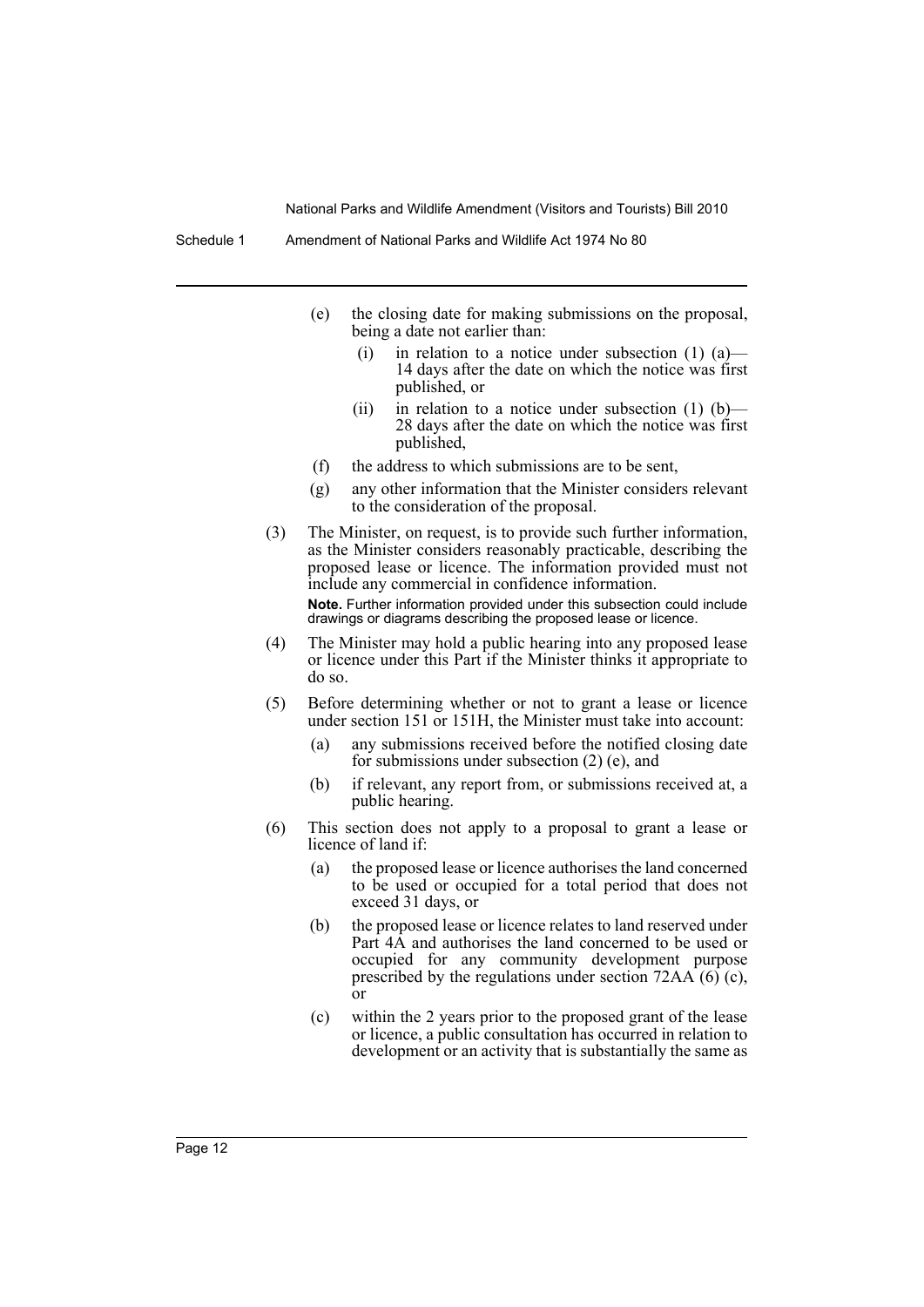Amendment of National Parks and Wildlife Act 1974 No 80 Schedule 1

the use of the land that is to be authorised by the proposed lease or licence.

**Note.** For example, a public consultation may have been undertaken under the *Environmental Planning and Assessment Act 1979* for approval or consent to the erection and use of a building for a cafe. In that case, public consultation is not necessary under this section in relation to a proposed lease of the building to operate that cafe.

#### **151G Reference of certain proposed leases and licences for advice**

- (1) The Minister:
	- (a) must refer a proposal to lease or licence land under section 151 to the Council for advice if the proposed lease or licence:
		- (i) authorises the erection of a new permanent building or structure on the land concerned, or
		- (ii) authorises a significant modification of an existing building or structure on the land concerned or any other significant permanent physical change to the land concerned, or
		- (iii) is for a term that exceeds 10 years (including any option to renew), and
	- (b) must refer a proposal to lease land under section 151H to the Council for advice, and
	- (c) may refer any other proposal to lease or licence land under this Part to the Council for advice if the Minister thinks it appropriate to do so.
- (2) The Minister may refer a proposal to lease or licence land under this Part to the Aboriginal Cultural Heritage Advisory Committee for advice if the Minister thinks it appropriate to do so.
- (3) The Minister may refer a proposal to lease or licence land within a karst conservation reserve under this Part to the Karst Management Advisory Committee for advice if the Minister thinks it appropriate to do so.
- (4) Before determining whether or not to grant a lease or licence under this Part, the Minister must, if the Minister referred the proposal to the Council, the Aboriginal Cultural Heritage Advisory Committee or the Karst Management Advisory Committee, take into account any advice received from the body concerned within 28 days of the reference.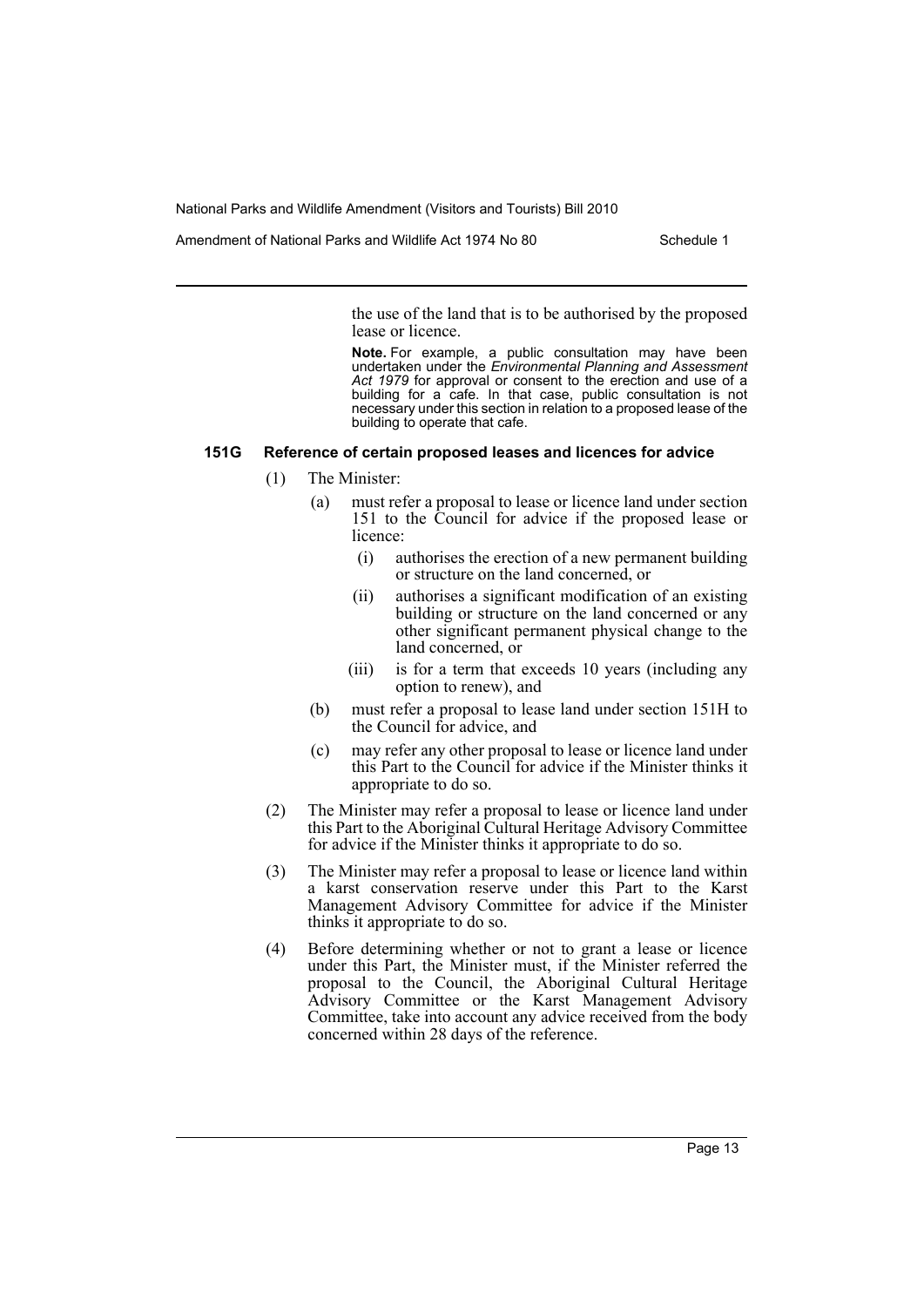Schedule 1 Amendment of National Parks and Wildlife Act 1974 No 80

### **[18] Sections 151A, 151C and 151D**

Renumber the sections as 151H, 151I and 151J, respectively.

#### **[19] Sections 151AA and 151B**

Omit the sections.

### **[20] Section 151I Restrictions on grant of lease for residential accommodation (as renumbered by item [18])**

Omit ", 151A or 151B" from section 151I (1). Insert instead "or 151H".

# **[21] Section 152 Trade within certain reserved lands**

Omit "a national park or historic site" wherever occurring.

Insert instead "a national park, historic site, state conservation area, regional park, nature reserve, karst conservation reserve or Aboriginal area".

# **[22] Section 153A Leases etc relating to wilderness areas**

Omit "or Director-General".

**[23] Section 153A (a)**

Omit "section 151 (1) or 151B". Insert instead "section 151".

**[24] Section 153A (b)**

Omit the paragraph.

**[25] Schedule 1**

Insert in appropriate order:

# **Schedule 1 Recategorisation of reserved land**

# **Part 1 General provisions**

- **1 Reservation of lands as national parks, nature reserves, state conservation areas, regional parks, historic sites or Aboriginal areas**
	- (1) The lands reserved as, or as parts of, national parks, nature reserves or state conservation areas, a regional park, historic sites or Aboriginal areas by this Schedule are, for the purposes of this Act and the *Native Title (New South Wales) Act 1994*, taken to have been so reserved by notice published under section 30A (1).
	- (2) A reference in this Act to section 30A (1) is, in relation to a reservation of land effected by this Schedule, taken to be a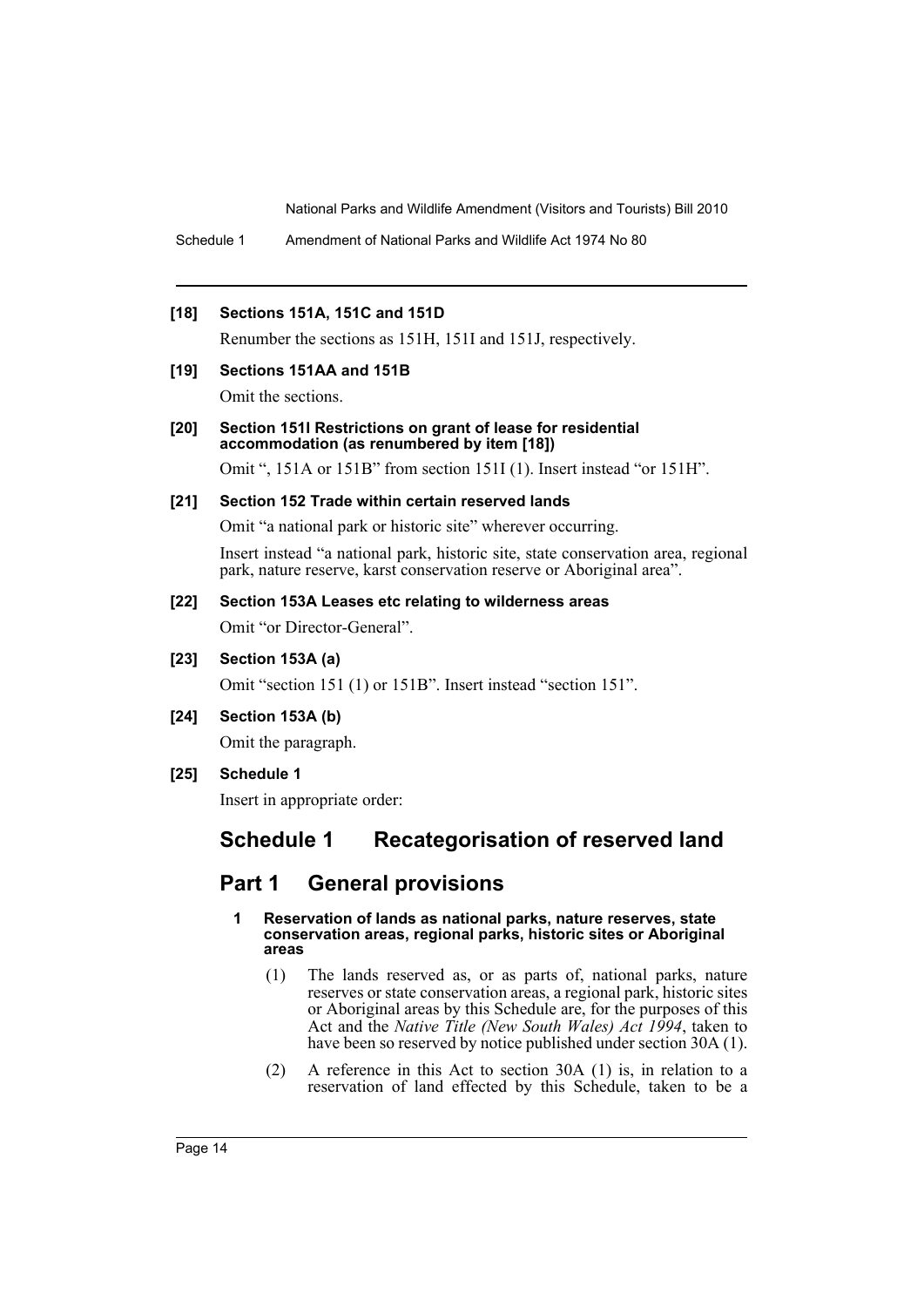Amendment of National Parks and Wildlife Act 1974 No 80 Schedule 1

reference to the enactment of the relevant provision of this Schedule that reserves the land.

- (3) A name assigned to any national park, nature reserve, state conservation area, regional park, historic site or Aboriginal area by this Schedule is taken to have been assigned to that land by a notice referred to in section 30A (2).
- (4) Section 35 (including section 35 as applied by section 58) and sections 47D and 47R do not apply to a reservation of land as, or as part of, a national park, nature reserve, state conservation area, regional park or historic site that is effected by this Schedule.

## **2 Current plans of management**

- (1) This clause applies to a plan of management adopted under Part 5 of this Act, for land the subject of a recategorisation or renaming under this Schedule, before the recategorisation or renaming.
- (2) A plan of management to which this clause applies continues to apply, to the extent to which it applied previously, to the land so recategorised or renamed, as a plan of management for the purposes of this Act.
- (3) A plan of management to which this clause applies may be amended, altered, cancelled or substituted in accordance with Part 5 of this Act.

# **3 Pending plans of management**

- (1) This clause applies to a plan of management for land the subject of a recategorisation or renaming under this Schedule, being a plan of management for which notice had been given under Part 5 of this Act, before the recategorisation or renaming of the land, but that was not finally adopted at that time of the recategorisation or renaming.
- (2) A plan of management to which this clause applies may be adopted under Part 5 of this Act for the land so recategorised or renamed as a plan of management for the purposes of this Act.
- (3) A plan of management to which this clause applies may be amended, altered, cancelled or substituted in accordance with Part 5 of this Act.

# **4 Saving in relation to revocations**

A revocation effected by a provision of this Schedule does not affect anything done or omitted to be done before the commencement of that provision.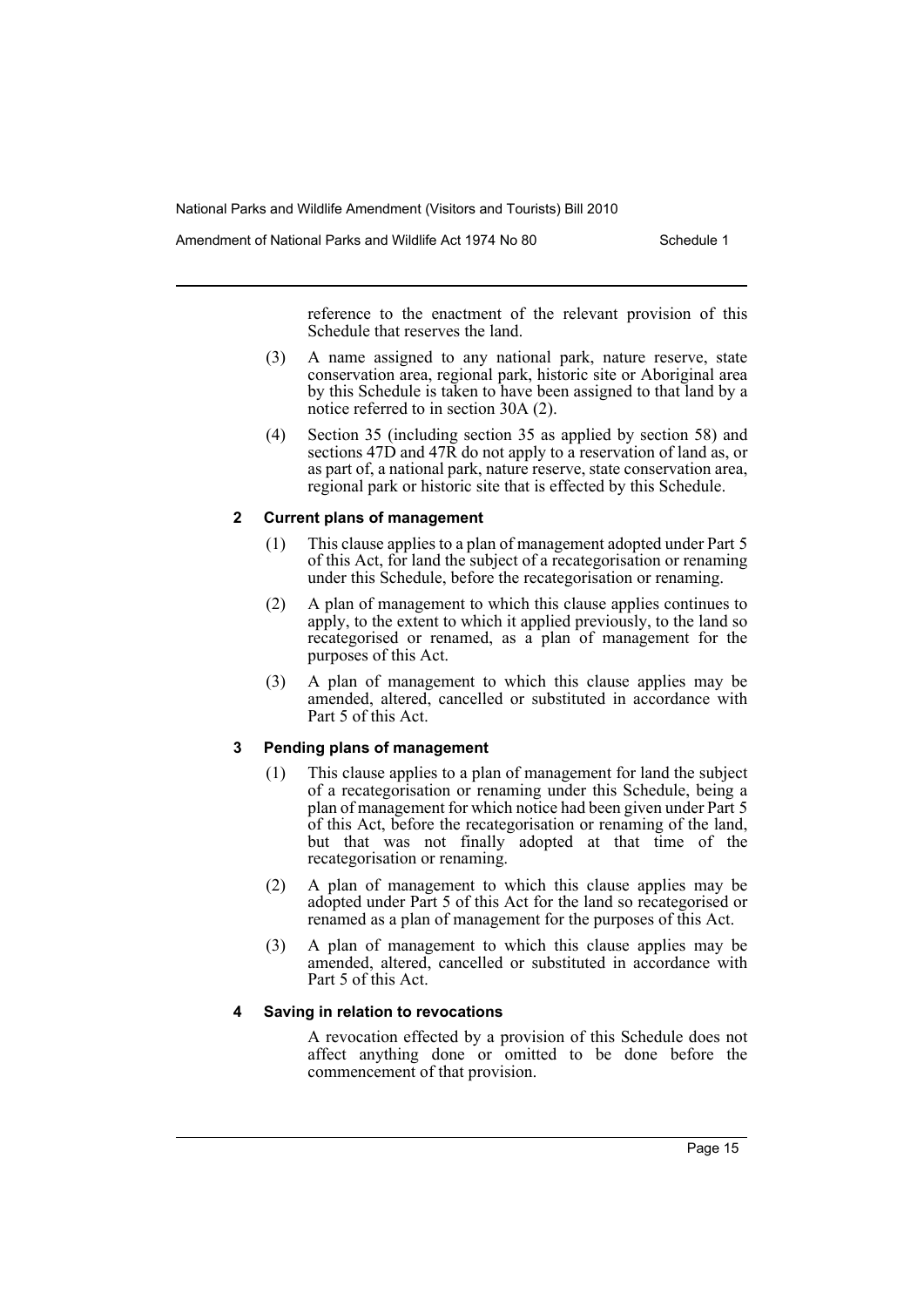Schedule 1 Amendment of National Parks and Wildlife Act 1974 No 80

#### **5 Maps and diagrams**

In this Schedule, a reference to a map or diagram is a reference to a map or diagram deposited at the head office of the Department of Environment, Climate Change and Water.

# **Part 2 Recategorisation of land by National Parks and Wildlife Amendment (Visitors and Tourists) Act 2010**

### **6 Corramy State Conservation Area (part only) recategorisation**

- (1) The reservation under this Act of that part of Corramy State Conservation Area to which this clause applies as part of a state conservation area is revoked and the land is reserved as a regional park to be known as Corramy Regional Park.
- (2) This clause applies to an area of about 290 hectares, being that part of Corramy State Conservation Area reserved by the *National Park Estate (Southern Region Reservations) Act 2000* (as Corramy State Recreation Area), designated as area 642-01 on the diagram Misc R 00082 (Third Edition), subject to any variations or exceptions noted on that diagram.
- (3) To avoid doubt, section 10 of, and clause 8 of Schedule 7 to, the *National Park Estate (Southern Region Reservations) Act 2000* continue to apply to land to which they applied immediately before the commencement of this clause, despite the enactment of this clause.
- (4) In this clause, a reference to land affected by a provision of an Act referred to in subclause (3) is taken to be a reference to the land as adjusted from time to time under any such provision that applies to the land.

#### **7 Limeburners Creek Nature Reserve recategorisation**

- (1) The reservation under this Act of Limeburners Creek Nature Reserve as a nature reserve is revoked and the land is reserved as a national park to be known as Limeburners Creek National Park.
- (2) In this clause:

*Limeburners Creek Nature Reserve* means an area of about 9,223.39 hectares, being the whole of Limeburners Creek Nature Reserve reserved by notices published in the following:

- (a) Gazette No 34 of 26 March 1971 at page 1000,
- (b) Gazette No 37 of 7 April 1972 at page 1189,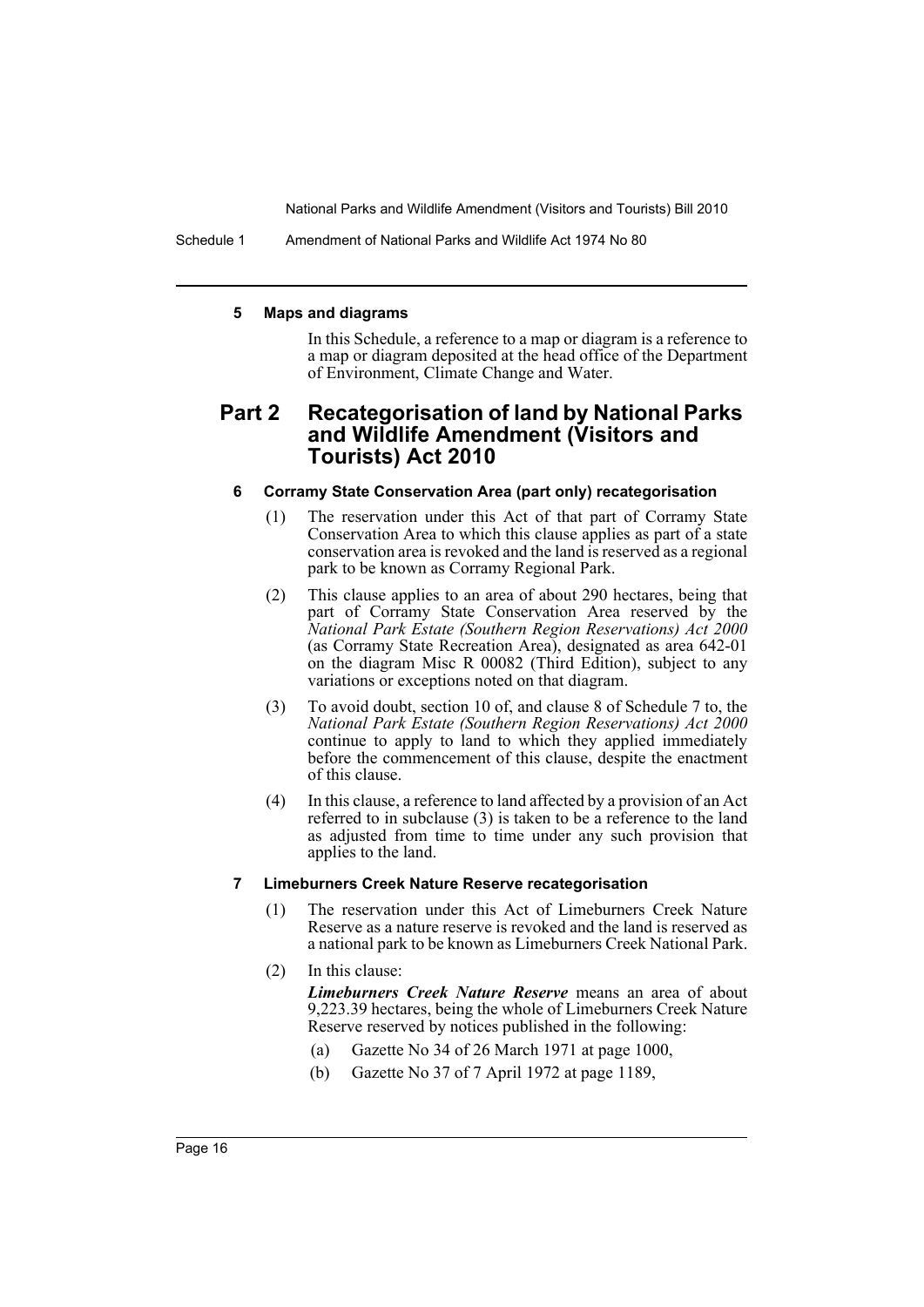Amendment of National Parks and Wildlife Act 1974 No 80 Schedule 1

- (c) Gazette No 191 of 19 December 1980 at page 6506,
- (d) Gazette No 19 of 23 January 1981 at page 433,
- (e) Gazette No 51 of 3 April 1981 at page 1964,
- (f) Gazette No 82 of 10 June 1983 at page 2572,
- (g) Gazette No 137 of 30 September 1983 at page 4461,
- (h) Gazette No 175 of 7 November 1986 at page 5388,
- (i) Gazette No 104 of 19 June 1987 at page 2992,
- (j) Gazette No 35 of 9 March 1990 at page 1992,
- (k) Gazette No 139 of 4 October 1991 at page 8504,
- (l) Gazette No 115 of 11 October 1996 at page 6940,
- (m) Gazette No 27 of 5 March 1999 at pages 1834–1836.

#### **8 Sea Acres Nature Reserve recategorisation**

- (1) The reservation under this Act of Sea Acres Nature Reserve as a nature reserve is revoked and the land is reserved as a national park to be known as Sea Acres National Park.
- (2) In this clause:

*Sea Acres Nature Reserve* means an area of about 76 hectares, being the whole of Sea Acres Nature Reserve reserved by notices published in the following:

- (a) Gazette No 54 of 20 March 1987 at pages 1453–1454,
- (b) Gazette No 52 of 11 March 1988 at page 1527,
- (c) Gazette No 107 of 3 November 1989 at page 9033.

#### **9 Macquarie Nature Reserve (part only) recategorisation**

- (1) The reservation under this Act of the land to which this clause applies as a nature reserve is revoked and the land is reserved as a historic site to be known as Roto House Historic Site.
- (2) This clause applies to an area of about 4 hectares, being that part of the Macquarie Nature Reserve No 45, reserved by notice published in Gazette No 3 of 9 January 1970 at pages 83–84, shown by hatching in diagram Misc  $\overrightarrow{R}$  00106, subject to any variations or exceptions noted on the diagram.

### **[26] Schedule 3 Savings, transitional and other provisions**

Insert at the end of clause 1 (1):

*National Parks and Wildlife Amendment (Visitors and Tourists) Act 2010*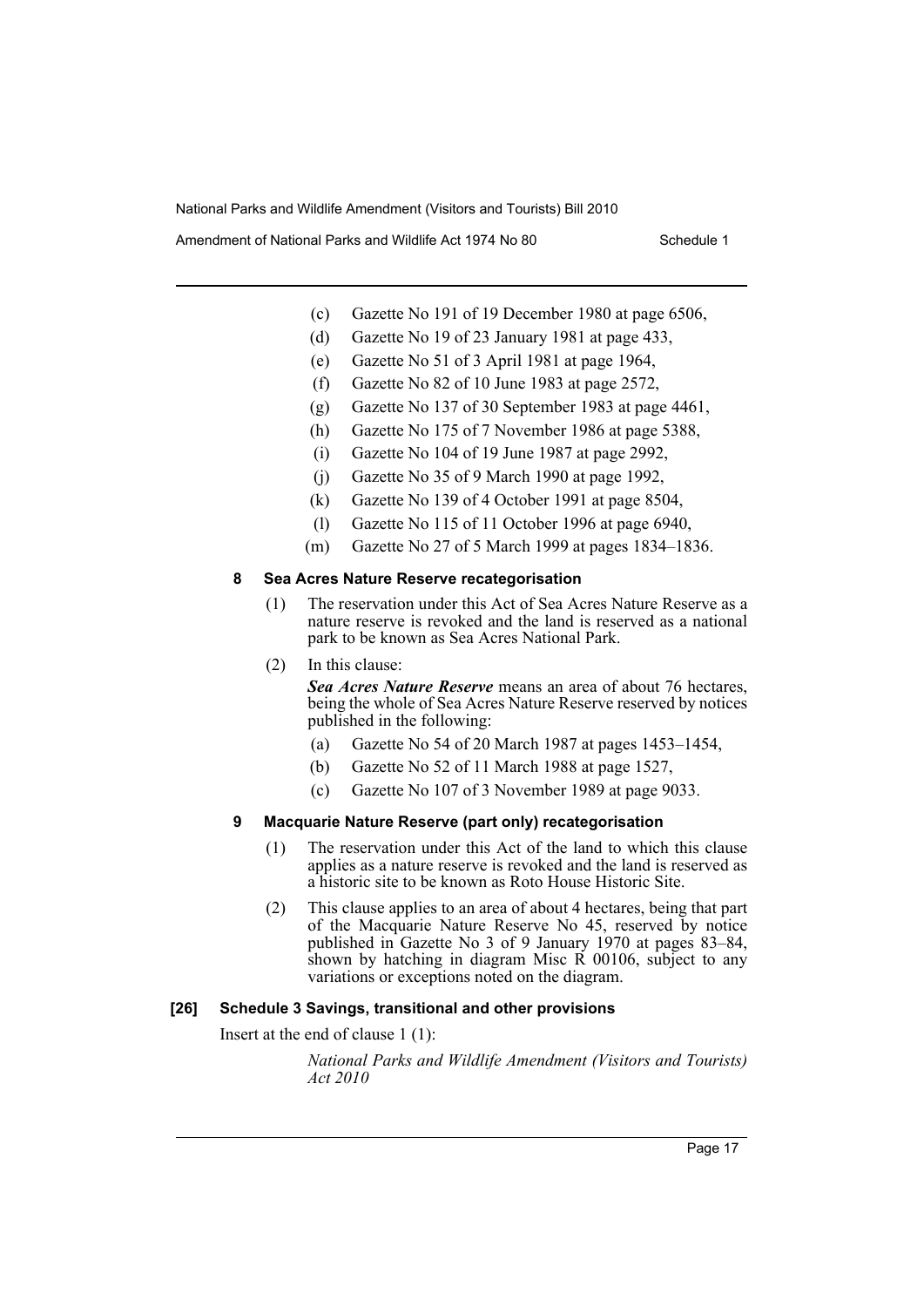Schedule 1 Amendment of National Parks and Wildlife Act 1974 No 80

## **[27] Schedule 3**

Insert at the end of the Schedule with appropriate Part and clause numbers:

# **Part Provision consequent on enactment of National Parks and Wildlife Amendment (Visitors and Tourists) Act 2010**

#### **Licences may be granted in relation to wilderness areas despite certain existing plans of management**

- (1) Despite section 81, a licence may be granted under section 152 in relation to a wilderness area (and operations under such a licence may be undertaken in the wilderness area) even if a plan of management under Part 5 of this Act that was adopted before the commencement of this clause prohibits commercial activities in that area.
- (2) Nothing in subclause (1) affects any other prohibition or restriction in such a plan of management. **Note.** For example, despite subclause (1), a prohibition in an existing plan of management against all mountain biking in a specified wilderness area would still have effect to prohibit commercial mountain biking in that wilderness area.
- (3) This clause ceases to have effect 5 years after the date on which it commences.

#### **[28] Schedule 15 Leases in respect of which head leases may be granted**

Omit "Section 151A" from the source reference. Insert instead "Section 151H".